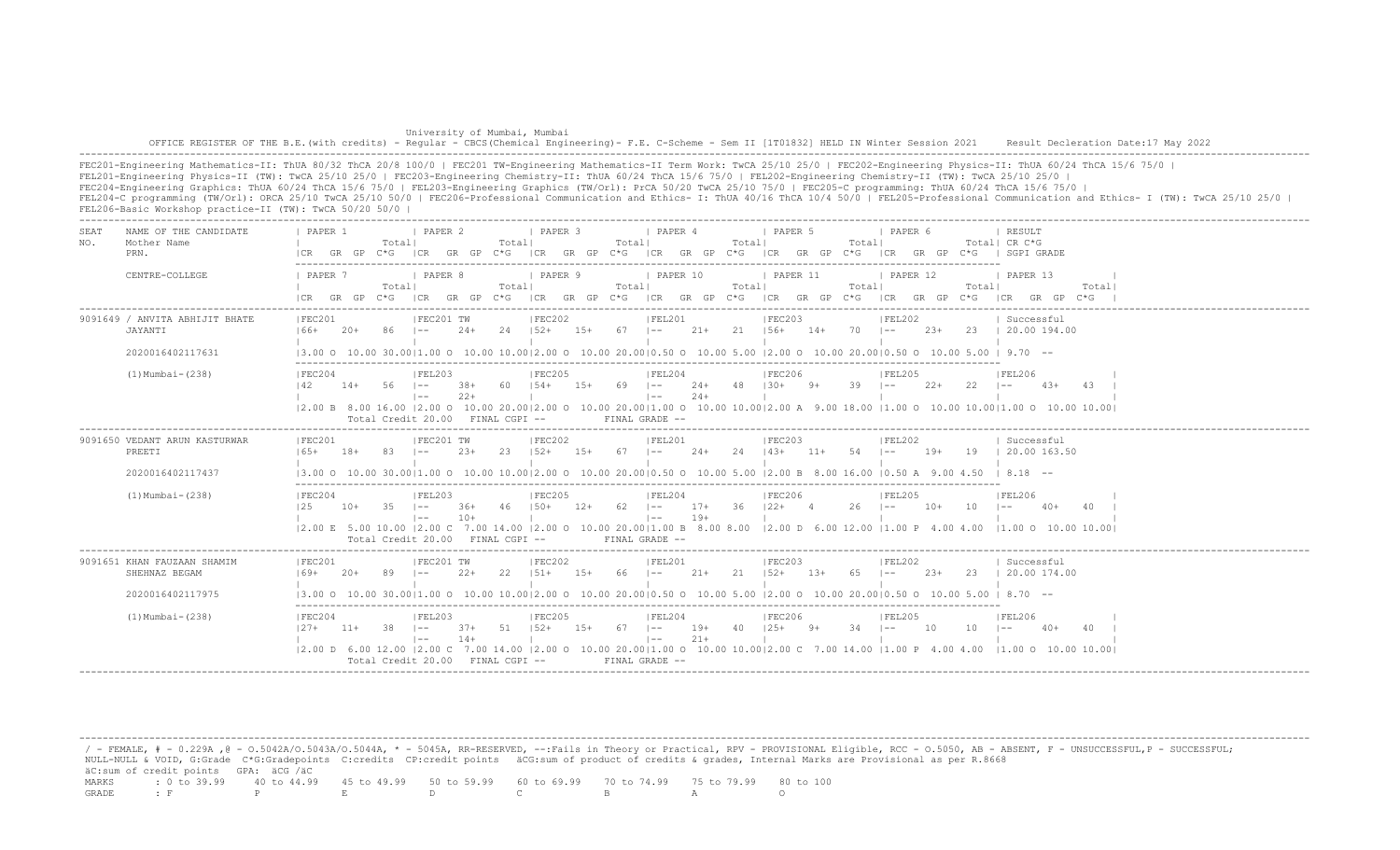13/5/2022 Page No.1

## University of Mumbai, Mumbai OFFICE REGISTER OF THE B.E.(with credits) - Regular - CBCS(Chemical Engineering)- F.E. C-Scheme - Sem II [1T01832] HELD IN Winter Session 2021 Result Decleration Date:17 May 2022 -------------------------------------------------------------------------------------------------------------------------------------------------------------------------------------------------------------------

FEC201-Engineering Mathematics-II: ThUA 80/32 ThCA 20/8 100/0 | FEC201 TW-Engineering Mathematics-II Term Work: TwCA 25/10 25/0 | FEC202-Engineering Physics-II: ThUA 60/24 ThCA 15/6 75/0 | FEL201-Engineering Physics-II (TW): TwCA 25/10 25/0 | FEC203-Engineering Chemistry-II: ThUA 60/24 ThCA 15/6 75/0 | FEL202-Engineering Chemistry-II (TW): TwCA 25/10 25/0 | FEC204-Engineering Graphics: ThUA 60/24 ThCA 15/6 75/0 | FEL203-Engineering Graphics (TW/Orl): PrCA 50/20 TwCA 25/10 75/0 | FEC205-C programming: ThUA 60/24 ThCA 15/6 75/0 | FEL204-C programming (TW/Orl): ORCA 25/10 TwCA 25/10 50/0 | FEC206-Professional Communication and Ethics- I: ThUA 40/16 ThCA 10/4 50/0 | FEL205-Professional Communication and Ethics- I (TW): TwCA 25/10 25/0 | FEL206-Basic Workshop practice-II (TW): TwCA 50/20 50/0 | -------------------------------------------------------------------------------------------------------------------------------------------------------------------------------------------------------------------

| SEAT<br>NO. | NAME OF THE CANDIDATE<br>Mother Name<br>PRN.                                           | PAPER 1<br>LCR.                                                                      |       | Totall       | <b>I PAPER 2</b>                                           |                | Totall  | I PAPER 3                              |       | Totall     | PAPER 4                                                     |                | Totall | I PAPER 5<br>GR GP C*G  CR GR GP C*G  CR GR GP C*G  CR GR GP C*G  CR GR GP C*G  CR GP C*G  CR GP C*G   SGPI GRADE                                                                              |    | Totall       | I PAPER 6                  |           |        | <b>I RESULT</b><br>Total! CR C*G                                                                                                                                                                                                                                                                                                                                                                                  |        |       |  |
|-------------|----------------------------------------------------------------------------------------|--------------------------------------------------------------------------------------|-------|--------------|------------------------------------------------------------|----------------|---------|----------------------------------------|-------|------------|-------------------------------------------------------------|----------------|--------|------------------------------------------------------------------------------------------------------------------------------------------------------------------------------------------------|----|--------------|----------------------------|-----------|--------|-------------------------------------------------------------------------------------------------------------------------------------------------------------------------------------------------------------------------------------------------------------------------------------------------------------------------------------------------------------------------------------------------------------------|--------|-------|--|
|             | CENTRE-COLLEGE                                                                         | <b>I PAPER 7</b>                                                                     |       | Totall       | PAPER 8                                                    |                | Totall  | PAPER 9                                |       | Totall     | PAPER 10                                                    |                | Totall | PAPER 11<br>ICR GR GP C*G ICR GR GP C*G ICR GR GP C*G ICR GR GP C*G ICR GR GP C*G ICR GR GP C*G ICR GP C*G ICR GR GP C*G                                                                       |    | Totall       | PAPER 12                   |           | Totall | PAPER 13                                                                                                                                                                                                                                                                                                                                                                                                          |        | Total |  |
|             | 9091652 KHAN TAHIR BAITULLAH<br>ALIMUNNISA<br>2020016402124782                         | IFEC201<br>$172+$ 19+                                                                |       | 91 –         | IFEC201 TW                                                 | $2.3+$         |         | IFEC202<br>23 154+ 15+                 |       | $69$ $1--$ | IFEL201                                                     |                |        | IFEC203<br>24+ 24 150+ 11+ 61 1-- 22+<br>$13.00$ O $10.00$ $30.0011.00$ O $10.00$ $10.0012.00$ O $10.00$ $20.0010.50$ O $10.00$ $5.00$ $12.00$ O $10.00$ $20.0010.50$ O $10.00$ $5.00$ $1 - -$ |    |              | IFEL202                    |           |        | l ABS<br>$22 \t120.00 -$                                                                                                                                                                                                                                                                                                                                                                                          |        |       |  |
|             | $(1)$ Mumbai - $(238)$                                                                 | IFEC204<br>$127 +$                                                                   | $10+$ | $37 - 1 = -$ | IFEL203<br>$1 - -$<br>Total Credit 20.00 FINAL CGPI --     | $20+$<br>$10+$ | 30 150+ | IFEC205                                | 13+   | $63$ $1--$ | IFEL204<br>$\vert - - \vert$<br>FINAL GRADE --              | 18+<br>$17+$   |        | <b>IFEC206</b><br>35 126+ 7+<br> 2.00 E 5.00 10.00  2.00 P 4.00 8.00  2.00 O 10.00 20.00 1.00 B 8.00 8.00  2.00 C 7.00 14.00  1.00 F 0.00 AB                                                   |    | $33 - 1 = -$ | IFEL205                    | AA        | AA     | <b>IFEL206</b><br>$1 - -$<br>11.00 B 8.00 8.00                                                                                                                                                                                                                                                                                                                                                                    | $3.5+$ | -35   |  |
|             | 9091653 / SHEIKH MARIYA SAMAN<br>ATEEQUR REHMAN - NASEEM SABA   AA<br>2019016402258677 | FEC201<br>$13.00 F$ 0.00 AB                                                          | AA    | $AA$ $I --$  | FEC201 TW<br>11.00 F 0.00 AB                               | <b>AA</b>      | AA IAA  | FEC202<br><b>AA</b><br>12.00 F 0.00 AB |       | $AA$ $I=-$ | FEL201<br>10.50 F 0.00 AB                                   | <b>AA</b>      | AA     | FEC203<br>iaa aa<br>12.00 F 0.00 AB                                                                                                                                                            |    | $AA$ $ --$   | FEL202<br>10.50 F 0.00 AB  | <b>AA</b> | AA     | ABS<br>$120.00 -$<br>$\frac{1}{2} \frac{1}{2} \frac{1}{2} \frac{1}{2} \frac{1}{2} \frac{1}{2} \frac{1}{2} \frac{1}{2} \frac{1}{2} \frac{1}{2} \frac{1}{2} \frac{1}{2} \frac{1}{2} \frac{1}{2} \frac{1}{2} \frac{1}{2} \frac{1}{2} \frac{1}{2} \frac{1}{2} \frac{1}{2} \frac{1}{2} \frac{1}{2} \frac{1}{2} \frac{1}{2} \frac{1}{2} \frac{1}{2} \frac{1}{2} \frac{1}{2} \frac{1}{2} \frac{1}{2} \frac{1}{2} \frac{$ |        |       |  |
|             | $(1)$ Mumbai - $(238)$                                                                 | IFEC204<br>  AA<br>$ 2.00 \text{ F} 0.00 \text{ AB}  2.00 \text{ F} 0.00 \text{ AB}$ | AA    | - AA 1--     | IFEL203<br>$\vert$ $-$<br>Total Credit 20.00 FINAL CGPI -- | AA<br>AA       | AA IAA  | IFEC205<br>$ 2.00 \tF 0.00 \tAB$       | AA    | AA 1--     | IFEL204<br>$\vert - -$<br> 1.00 F 0.00 AB<br>FINAL GRADE -- | AA<br>AA       | aa iaa | IFEC206<br> 2.00 F 0.00 AB                                                                                                                                                                     | AA | AA 1--       | IFEL205<br> 1.00 F 0.00 AB | AA        | AA     | <b>IFEL206</b><br>$\vert - - \vert$<br>11.00 F 0.00 AB                                                                                                                                                                                                                                                                                                                                                            | AA     | AA    |  |
|             | 9091654 / NAVALE SAKSHI DATTATRAY<br>SUSHAMA<br>2020016401947492                       | FEC201<br>12F                                                                        | $8+$  | $20 -$       | FEC201 TW<br>$\vert - -$                                   | $16+$          | 16      | FEC202<br>126E                         | $10+$ | $36$ $1--$ | FEL201                                                      | $20+$          | 20     | FEC203<br>$124E$ 9+<br>13.00 F 0.00 0.00 11.00 C 7.00 7.00 12.00 E 5.00 10.00 10.50 O 10.00 5.00 12.00 P 4.00 8.00 10.50 A 9.00 4.50                                                           |    | $33 - 1 -$   | FEL202                     | $19+$     | 19     | Unsuccessful<br>$120.00 -$                                                                                                                                                                                                                                                                                                                                                                                        |        |       |  |
|             | (76) Navi Mumbai-(17)                                                                  | IFEC204<br>125E                                                                      | - 6+  | $31 - 1 -$   | IFEL203<br>$1 - -$<br>Total Credit 20.00 FINAL CGPI --     | 20E<br>$17+$   | 37      | IFEC205<br>125E                        | $9+$  | $34$ $ -$  | IFEL204<br>$\vert - -$<br>FINAL GRADE --                    | $16+$<br>$12+$ |        | IFEC206<br>$28$ $122+$ $7+$<br> 2.00 P 4.00 8.00  2.00 E 5.00 10.00  2.00 E 5.00 10.00  1.00 D 6.00 6.00  2.00 D 6.00 12.00  1.00 C 7.00 7.00  1.00 O 10.00 10.00                              |    | $29 - 1 - -$ | IFEL205                    | $1.5+$    | 15     | IFEL206<br>$1 - -$                                                                                                                                                                                                                                                                                                                                                                                                | $41+$  | 41    |  |

-------------------------------------------------------------------------------------------------------------------------------------------------------------------------------------------------------------------